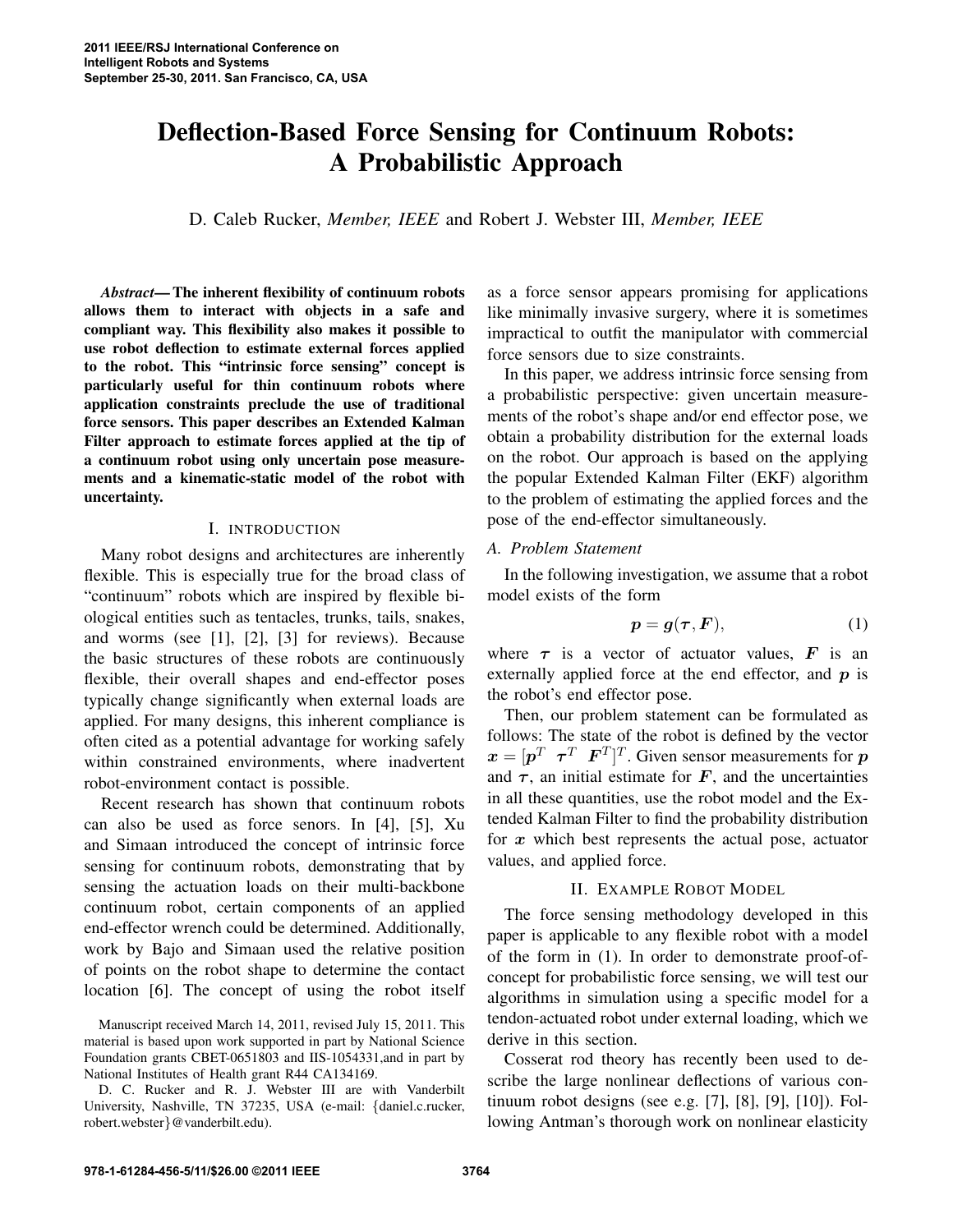

Fig. 1. Arbitrary section of rod from subject to distributed forces and moments. The internal forces  $n$  and moments  $m$  are also shown.

[11], we give the following equilibrium differential equations for a Cosserat rod:

$$
\dot{n}(s) + f(s) = 0,\t(2)
$$

$$
\dot{\boldsymbol{m}}(s) + \dot{\boldsymbol{r}}(s) \times \boldsymbol{n}(s) + \boldsymbol{l}(s) = \mathbf{0}.\tag{3}
$$

These equations are derived by taking the arc length derivative (denoted by ˙) of force and moment balances on an arbitrary section of rod as shown in Fig. 1. The internal force and moment vectors in the rod at arc length s are denoted by the vectors  $n$  and  $m$ . The position is  $r$ ,  $f$  is an applied force distribution per unit of  $s$ , and  $l$  is an applied moment distribution. These general equations can be adapted to describe the full spatial deformations of many different continuum robot architectures.

We will use a simplified model in our simulations by restricting the robot's motion to a plane, neglecting transverse shear strain and axial extension, and considering external loads only at the end effector. Specifically, this results in a model similar to that used in much of Gravagne and Walker's work [12], [13], where the robot structure consists of a planar elastica acted on by actuator torques at discrete points along the length. In the case where there are no external loads, this model reduces to the piecewise constant-curvature result that has been experimentally validated by several groups (see, e.g. [13], [14]) using robots driven by tendon wires, such as the one shown in Fig. 2.

Our simplified robot model is pictured in Fig. 2 with its kinematic variables x, y, the tangent angle  $\theta$ , actuator torques  $\tau_1$ ,  $\tau_2$ , and external tip force components  $F_x$ and  $F_y$ . Assuming a linear constitutive law, the internal bending moment in the backbone at  $s$  is proportional to the curvature

$$
\mathbf{m} = \begin{bmatrix} 0 & 0 & ELu \end{bmatrix}^T \tag{4}
$$

where  $E$  is Young's modulus,  $I$  is the second moment of area of the backbone cross section about the  $z$  axis, and  $u(s) \equiv \frac{d\theta}{ds}$  is the curvature of the rod. Assuming



Fig. 2. A tendon driven continuum robot prototype and a schematic of our planar robot model with actuation torques and tip forces (Prototype picture adapted from [13]).

that there are no distributed loads, the internal force vector will be:

$$
\boldsymbol{n} = [F_x \quad F_y \quad 0]^T, \tag{5}
$$

and the backbone position is differentially related to the tangent angle  $\theta$  as follows:

$$
\mathbf{r} = [x \ y \ 0]^T, \n\dot{\mathbf{r}} = [\cos(\theta) \ \sin(\theta) \ 0]^T.
$$
\n(6)

Thus, using (3), we arrive at a set of first order differential equations describing the shape of the robot as follows:

$$
\begin{aligned}\n\dot{x} &= \cos(\theta) \\
\dot{y} &= \sin(\theta) \\
\dot{\theta} &= u\n\end{aligned} \tag{7}
$$
\n
$$
\dot{u} = \frac{1}{EI} (F_x \sin(\theta) - F_y \cos(\theta)).
$$

The boundary conditions for this system are given by:

$$
x(0) = 0
$$
  
\n
$$
y(0) = 0
$$
  
\n
$$
\theta(0) = 0
$$
  
\n
$$
u^+(L/2) = u^-(L/2) - \frac{\tau_1}{EI}
$$
  
\n
$$
u(L) = \frac{\tau_2}{EI},
$$
\n(8)

where  $-$  and  $+$  superscripts indicate the value as approached from the left and the right. This boundary value problem can be solved using a variety of numerical methods. In the simulations that follow, we use a shooting method, which consists of iteratively guessing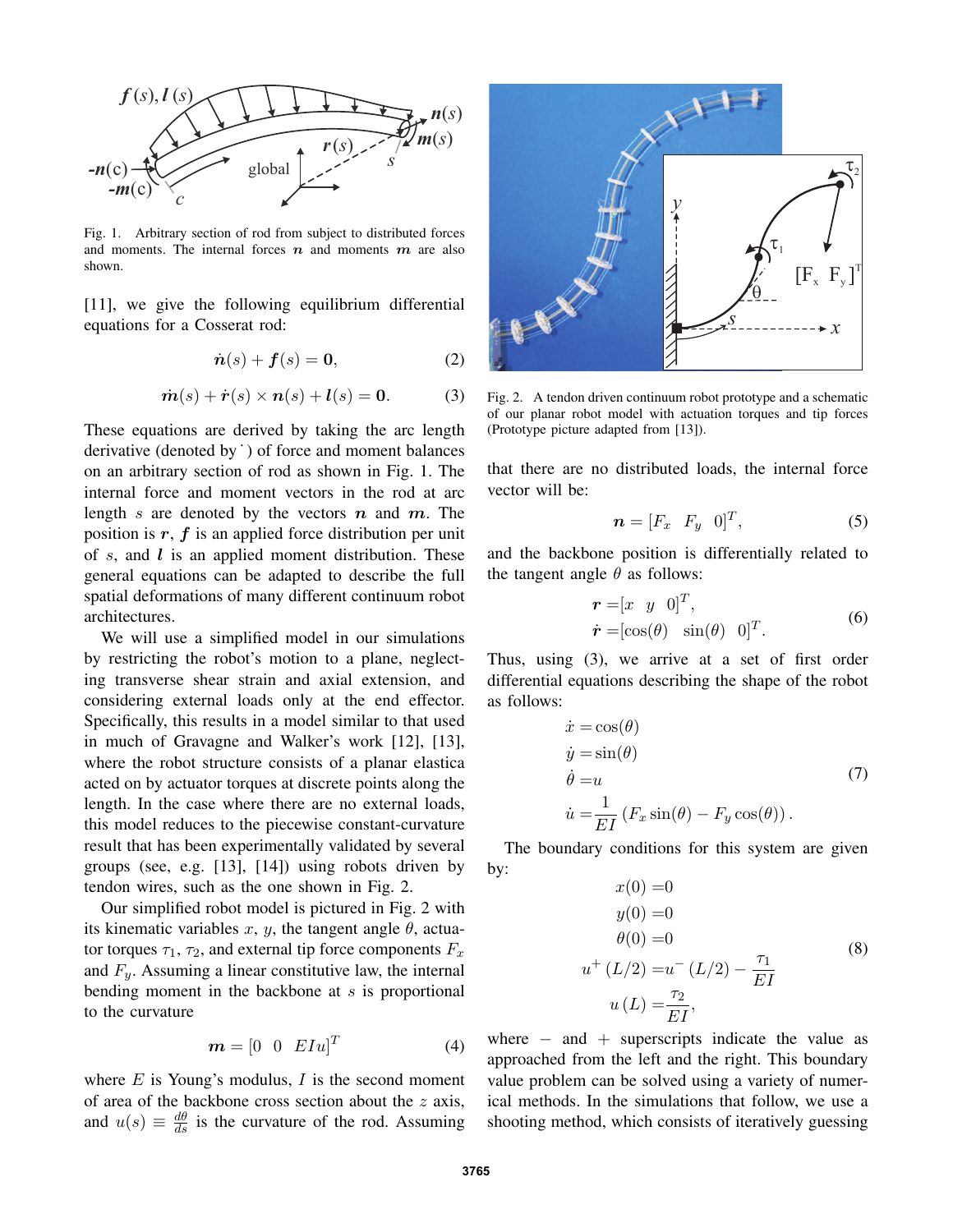a value for  $u(0)$ , solving the resulting initial value problem with a Runge-Kutta method, and checking to see if the boundary condition for  $u(L)$  is satisfied. A nonlinear root-finding algorithm can be used to quickly converge on the correct guess for  $u(0)$ .

The above procedure for calculating the robot's end effector pose  $p = [x \ y \ \theta]^T$  as a function of the actuator values  $\boldsymbol{\tau} = [\tau_1 \quad \tau_2]^T$  and applied loads  $\boldsymbol{F} =$  $[F_x \quad F_y]^T$  will hereafter be referred to as the forward kinematic mapping  $p = g(\tau, F)$ .

# *A. The Jacobian and Compliance Matrices*

In our Extended Kalman Filter, we will employ two matrices which can be computed using the model above. First, the robot's Jacobian matrix relates how the pose variables change with respect to changes in the actuation variables  $\tau_1$ , and  $\tau_2$ , as

$$
J = \begin{bmatrix} \frac{\partial x}{\partial \tau_1} & \frac{\partial x}{\partial \tau_2} \\ \frac{\partial y}{\partial \tau_1} & \frac{\partial y}{\partial \tau_2} \\ \frac{\partial \theta}{\partial \tau_1} & \frac{\partial \theta}{\partial \tau_2} \end{bmatrix} . \tag{9}
$$

Similarly, the robot's compliance matrix relates pose changes to changes in the external loads  $F_x$ , and  $F_y$ , as

$$
C = \begin{bmatrix} \frac{\partial x}{\partial F_x} & \frac{\partial x}{\partial F_y} \\ \frac{\partial y}{\partial F_x} & \frac{\partial y}{\partial F_y} \\ \frac{\partial \theta}{\partial F_x} & \frac{\partial \theta}{\partial F_y} \end{bmatrix} .
$$
 (10)

Both J and C are functions of  $\tau$  and  $\mathbf{F}$ , and they may be computed approximately via finite differences using the forward kinematic model, or via integration of additional equations as described in [15].

We will use these matrices in the prediction step of our Extended Kalman Filter algorithm, which maps uncertainty in the actuator and force values to a resulting uncertainty in the pose, as discussed in the next section.

#### *B. Robot Parameters and Uncertainty*

In this section, we will define some specific robot parameters in order to investigate and visualize the effects of actuation and applied force uncertainty on a specific continuum robot. For the prototype robot investigated in [10], its central backbone is a spring steel rod (ASTM A228) of length  $L = 242$  mm and diameter  $d = 0.8$  mm with a Young's modulus of  $E = 210$  GPa. This results in a bending stiffness of  $EI = 0.0042 \; Nm^2.$ 

Suppose that  $\mathbf{F} = \begin{bmatrix} 0 & 0 \end{bmatrix}^T$  is known, and the uncertainty in  $\tau = [\tau_1 \quad \tau_2]^T$  is Gaussian with mean



Fig. 3. The  $\sigma$  and  $3\sigma$  Gaussian uncertainty ellipses for the tip position are plotted assuming the symmetric Gaussian distribution for  $\tau_x$  and  $\tau_y$  given in (11).

and covariance,

$$
\mu_{\tau} = [120 \quad -60]^T \quad mNm
$$
  

$$
\Sigma_{\tau} = \begin{bmatrix} 1 & 0 \\ 0 & 1 \end{bmatrix} \quad (mNm)^2.
$$
 (11)

Then, using a linearized approximation of the forward kinematic mapping (which is assumed to be a good approximation over the region of uncertainty) the resulting probability distribution for  $p$  will be Gaussian with mean and covariance given by the model prediction step of the conventional EKF, using the forward kinematic mapping and the Jacobian matrix,

$$
\mu_p = g(\mu_\tau, 0) \n\Sigma_p = J\Sigma_\tau J^T.
$$
\n(12)

The eigenvectors of  $\Sigma_p$  provide the directions of the principal axes of an uncertainty ellipsoid for  $p$ , and the square roots of the corresponding eigenvalues give the axis lengths for one standard deviation,  $\sigma$ , away from the mean. Plotting the resulting  $\sigma$  and  $3\sigma$  uncertainty ellipses for the robot's tip position in Fig. 3, we see that the resulting tip uncertainty is much larger in one direction, illustrating that the Jacobian is illconditioned.

Similarly, if  $\tau$  is known, and the uncertainty in the applied force is described by a Gaussian distribution with mean and covariance,

$$
\mu_F = \begin{bmatrix} 0 & 0 \end{bmatrix}^T \quad mN
$$
  
\n
$$
\Sigma_F = \begin{bmatrix} 100 & 0 \\ 0 & 100 \end{bmatrix} \quad mN^2,
$$
 (13)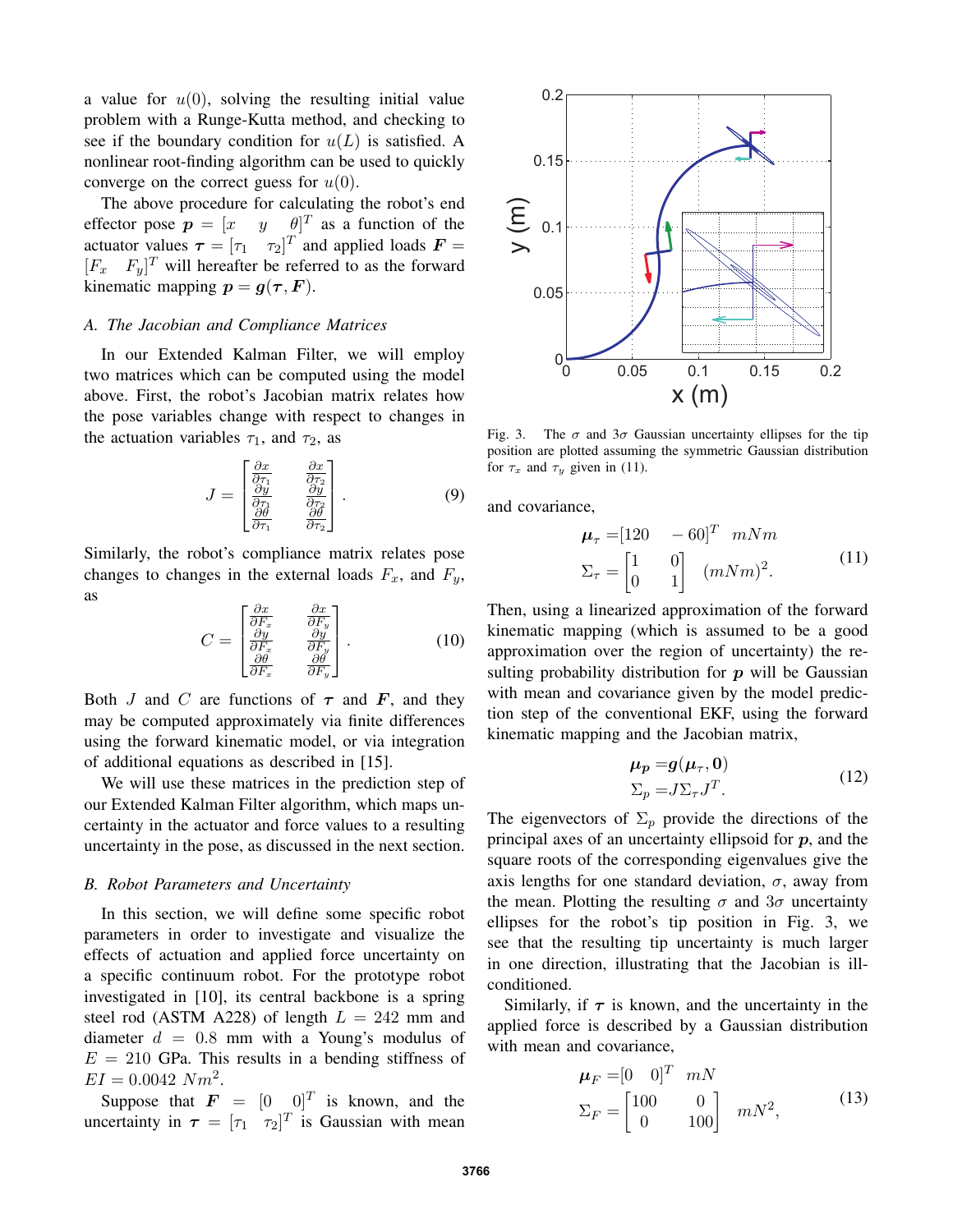

Fig. 4. The  $\sigma$  and  $3\sigma$  Gaussian uncertainty ellipses for the tip position are plotted assuming the symmetric Gaussian distribution for  $F_x$  and  $F_y$  given in (13).

then the resulting mean and covariance for  $x$  are

$$
\mu_p = g(\tau, \mu_F) \n\Sigma_p = C \Sigma_F C^T,
$$
\n(14)

and the resulting position ellipses are plotted in Fig. 4. The ill-conditioned nature of J and C exhibited in both plots makes deflection-based force sensing a challenging task because a small amount of inaccuracy in the pose measurement may lead to either a large or small error in the force estimation. This fact highlights the need to approach deflection-based force sensing from a probabilistic perspective, and the importance of quantifying the uncertainty of force estimates that are based on measurements of the tip pose.

# III. EXTENDED KALMAN FILTER APPROACH

The conventional Extended Kalman Filter algorithm is based on a Hidden Markov Model for the robot's motion, where the current robot state  $x_t$  is a function of the previous state  $x_{t-1}$  and the current control input  $u_t$ . Sensors provide measurements of quantities that are functions of the robot's state  $z_t = h(x_t)$ . The EKF algorithm determines a Gaussian probability distribution for the current state given the previous state's distribution, the current control input, and the current sensor data, i.e.,

$$
(\boldsymbol{\mu}_t, \boldsymbol{\Sigma}_t) = \text{EKF}\left(\boldsymbol{\mu}_{t-1}, \boldsymbol{\Sigma}_{t-1}, \boldsymbol{u}_t, \boldsymbol{z}_t\right). \tag{15}
$$

For a continuum robot model of the form in (1), the probability distributions for  $p$ ,  $\tau$ , and F must be dependent because these quantities are all related through the forward kinematic model. This leads us to define our state vector as

$$
\boldsymbol{x} = [\boldsymbol{p} \ \ \boldsymbol{\tau} \ \ \boldsymbol{F}]^T,\tag{16}
$$

which allows us to estimate the combination of  $p, \tau$ , and  $\boldsymbol{F}$  simultaneously. In this formulation, the control input has been subsumed into the state vector.

Our sensor measurements consist of the tip pose and actuator values, so that  $z_t = Hx_t$ , where

$$
H = \begin{bmatrix} I_{5 \times 5} & 0_{5 \times 2} \end{bmatrix},\tag{17}
$$

and we assume that the uncertainty in these measurements is Gaussian with a covariance matrix Q, using the values below as a base-line for our simulations in the following section,

$$
Q = \begin{bmatrix} 1 & mm^2 & 0 & 0 & 0 & 0 \\ 0 & 1 & mm^2 & 0 & 0 & 0 \\ 0 & 0 & 1 & deg^2 & 0 & 0 \\ 0 & 0 & 0 & 1 & (mNm)^2 & 0 \\ 0 & 0 & 0 & 0 & 1 & (mNm)^2 \end{bmatrix}.
$$
\n
$$
(18)
$$

In this formulation, we assume any modeling inaccuracy is represented in the measurement uncertainty. Future work may address how to explicitly incorporate uncertainty arising from model parameters or the structure of the model itself into the EKF framework.

The EKF requires an input mean  $\mu_i$  $\begin{bmatrix} \boldsymbol{\mu}^T_{ip} & \boldsymbol{\mu}^T_{i\tau} & \boldsymbol{\mu}^T_{iF} \end{bmatrix}^T$ and input covariance matrix  $\Sigma_i$ . In our simulations we use the current sensor measurements  $z_t$  for  $\mu_{ip}$  and  $\mu_{i\tau}$ , the previous estimate of the force for  $\mu_{iF}$ , and the following input covariance matrix

$$
\Sigma_{input} = \begin{bmatrix} Q & 0 & 0 \\ 0 & 100 \ mN^2 & 0 \\ 0 & 0 & 100 \ mN^2 \end{bmatrix} . \tag{19}
$$

We now state the EKF algorithm explicitly:

$$
(\mu_t, \Sigma_t) = EKF(\mu_i, \Sigma_i, z_t)
$$
  
\n
$$
\overline{\mu} = [g(\mu_{\tau i}, \mu_{Fi})^T \quad \mu_{\tau i}^T \quad \mu_{Fi}^T]^T
$$
  
\n
$$
G = \begin{bmatrix} 0_{3 \times 3} & J & C \\ 0_{4 \times 3} & I_{4 \times 4} \end{bmatrix}
$$
  
\n
$$
\overline{\Sigma} = G\Sigma_i G^T
$$
  
\n
$$
K = \overline{\Sigma}H^T (H\overline{\Sigma}H^T + Q)^{-1}
$$
  
\n
$$
\mu_t = \overline{\mu} + K(z_t - h(\overline{\mu}))
$$
  
\n
$$
\Sigma_t = (I - KH)\overline{\Sigma}.
$$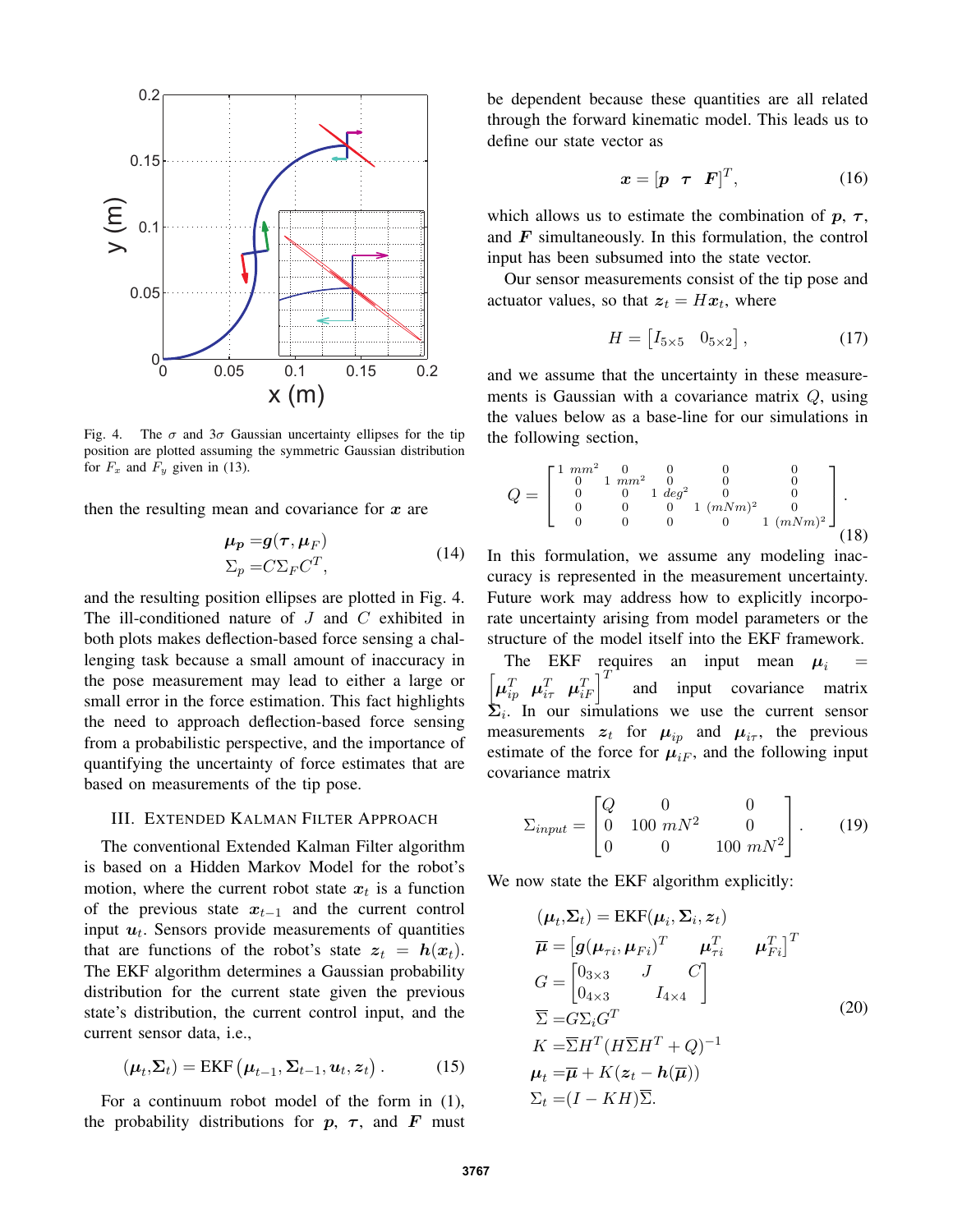

Fig. 5. In this simulation, the applied tip force suddenly changes from zero to  $[30 -30]^T$  mN, while the actuators are continually moving the robot from the top to the bottom of the figure. The EKF force estimates are represented by the red  $\sigma$  and  $3\sigma$  ellipses near the tip of the force vectors.

## IV. SIMULATION RESULTS

We tested the algorithm given in Section III with simulated noisy measurements of the tip coordinates and actuator values sampled from Gaussian distributions. Two test cases were performed. The first simulates a sudden change in the applied force from zero to  $[30 -30]^T$  mN. After this, the forces remain constant but the robot's actuators continually move the robot. This case is illustrated in Fig. 5 and Fig. 6. The robot's ground truth shape is plotted, along with a black vector at the tip which represents the applied force. The blue ellipses around the tip of the robot are the  $\sigma$  and  $3\sigma$ uncertainty ellipses for the tip position, and the red ellipses near the tip of the applied force vector are the  $\sigma$  and  $3\sigma$  uncertainty ellipses for the location of the tip of the force vector, output from the EKF.

Fig. 5 shows the result when the sensor accuracy is that of (18). In Fig. 6, a more accurate sensor was simulated by averaging the previous ten measurements at each time step, and the  $Q$  from (18) was accordingly



Fig. 6. The same scenario as Fig. 7 is shown, but with higher sensor accuracy (simulated by averaging the last ten sensor measurements) and with Q/10 used in the algorithm.

replaced with  $Q/10$  (since the variance of the sample mean of a Gaussian scales inversely with the number of samples). The result in Fig. 6 is higher accuracy, but the accuracy is more dependent on the direction, as shown by the smaller, yet flatter ellipses.

The second test case is shown in Fig. 7, and 8. The actuators remain at fixed values, and the force was increased from 0 to  $[100 - 100]^T$  mN in increments of  $[20 - 20]^T$  mN at each time step. This represents a difficult scenario for force estimation, since the force is applied in a direction in which the robot is much stiffer (corresponding to the short axis of the ellipse in Fig. 4). In this case, Fig. 7 shows that the measurement accuracy  $(Q \text{ in } (18))$  is insufficient for quick convergence of the EKF algorithm. In Fig. 8, convergence is achieved by increasing the sensor accuracy (by averaging the previous 100 measurements), and using  $Q/100$  in the EKF, indicating that high measurement accuracy may be needed for good performance in some cases.

#### V. CONCLUSIONS

The results in Section IV show that using an Extended Kalman Filter approach is feasible for